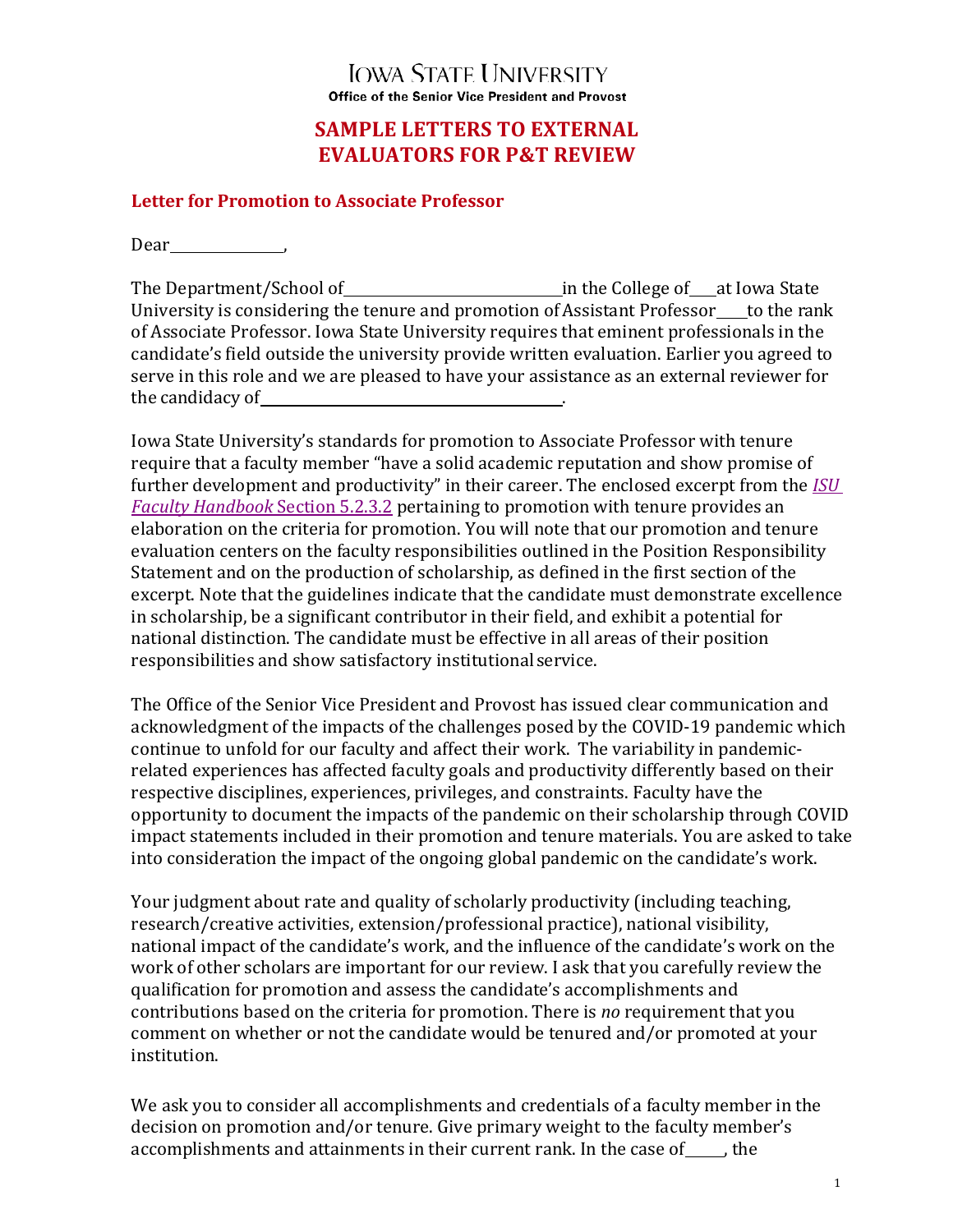Enclosed is dossier including their vita, faculty portfolio, selected supporting materials, and their Position Responsibility Statement to assist you in your review. Should you have any questions or require other information, do not hesitate to call me at your convenience.

### **NOTE:** Paragraph to be included in cases where there has been an extension of **the probationary period:**

*Iowa State University encourages its faculty members to consider extensions of the* probationary period when special circumstances may interfere significantly with the *faculty member's opportunity to develop the qualifications necessary for tenure in the* time allowed (e.g. arrival of a child, personal illness, care of an ill family member, significant alterations in position responsibilities, COVID-19). Dr. \_\_\_ has had their probationary period extended according to policy. Standards regarding what constitutes a record deserving of tenure <u>are not</u> raised to adjust for a tenure-clock extension of any *length.* 

As part of your letter, please describe your relationship with Dr.

. This should include how long you have known the candidate, whether you have a personal or professional relationship with the candidate, and, in general, whether there is potential for conflict of interest. The university recommends that our external reviewers not include major professors, post-doctoral advisors, and former students. Significant coauthors, co-PIs, and research collaborators should also be excluded except in very unusual circumstances that should be explained.

Your name and those of other external reviewers and the verbatim content of the reviews shall not be made available to Dr. \_\_\_\_\_\_\_\_. The content of the reviews is regarded by the university as confidential to the extent permitted by law and shall be released only to those individuals who are authorized to review and make recommendations on this case.

As a final request, I ask that you send with your review a copy of your current abbreviated vita so that those reviewing the case are aware of your excellent credentials to place the review in context.

I wish to thank you again for your willingness to serve as an external reviewer for . Promotion decisions are critical for any department and university, and I appreciate your assistance on this matter. For your review to be included in the candidate's review process, I ask that your evaluation be returned to me no later than

Sincerely,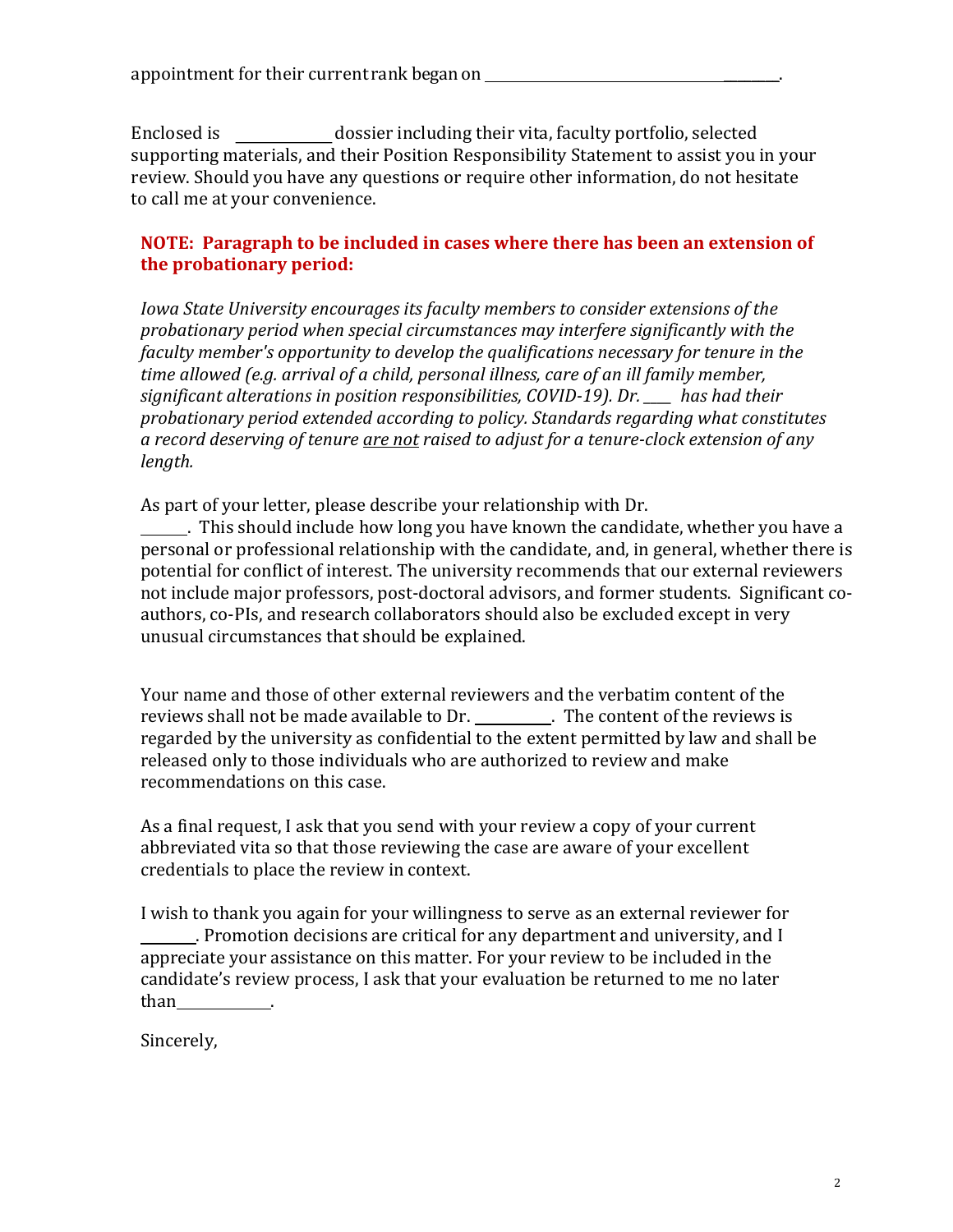#### **Letter for Promotion to Professor**

Dear ,

The Department/School of \_\_\_\_\_\_\_\_\_\_\_\_\_\_\_\_\_\_\_\_\_\_\_\_in the College of \_\_\_\_\_\_\_\_\_\_\_at Iowa State University is considering the promotion of Associate Professor to the rank of Professor. Iowa State University requires that eminent professionals in the candidate's field outside the university provide written evaluation. Earlier you agreed to serve in this role and we are pleased to have your assistance as an external reviewer for the candidacy of  $\blacksquare$ 

Iowa State University's standards for promotion to Professor require that a faculty member "be recognized by their professional peers within the university, as well as nationally and/or internationally, for the quality of the contribution to the discipline" in their career. The enclosed excerpt from the *ISU Faculty Handbook* 5.2.3.3 pertaining to promotion to Professor provides an elaboration on the criteria for promotion. You will note that our promotion and tenure evaluation is centered on the faculty responsibilities outlined in the Position Responsibility Statement and on the production of scholarship, as defined in the first section of the excerpt. Note that the guidelines indicate that the candidate must demonstrate national distinction in scholarship and demonstrate evidence of wide recognition and outstanding contributions to the profession. The candidate must be effective in all areas of their position responsibilities and show significant institutional service.

The Office of the Senior Vice President and Provost has issued clear communication and acknowledgment of the impacts of the challenges posed by the COVID-19 pandemic which continue to unfold for our faculty and affect their work. The variability in pandemic-related experiences has affected faculty goals and productivity differently based on their respective disciplines, experiences, privileges, and constraints. Faculty have the opportunity to document the impacts of the pandemic on their scholarship through COVID impact statements included in their promotion and tenure materials. You are asked to take into consideration the impact of the ongoing global pandemic on the candidate's work.

Your judgment about rate and quality of scholarly productivity (including teaching, research/creative activities, extension/professional practice), national visibility, national impact of the candidate's work, and the influence of the candidate's work on the work of other scholars are important for our review. I ask that you carefully review the qualification for promotion and assess the candidate's accomplishments and contributions based on the criteria for promotion. There is *no* requirement that you comment on whether or not the candidate would be tenured and/or promoted at your institution.

We ask you to consider all accomplishments and credentials of a faculty member in the decision on promotion and/or tenure. Give primary weight to the faculty member's accomplishments and attainments in their current rank. In the case of